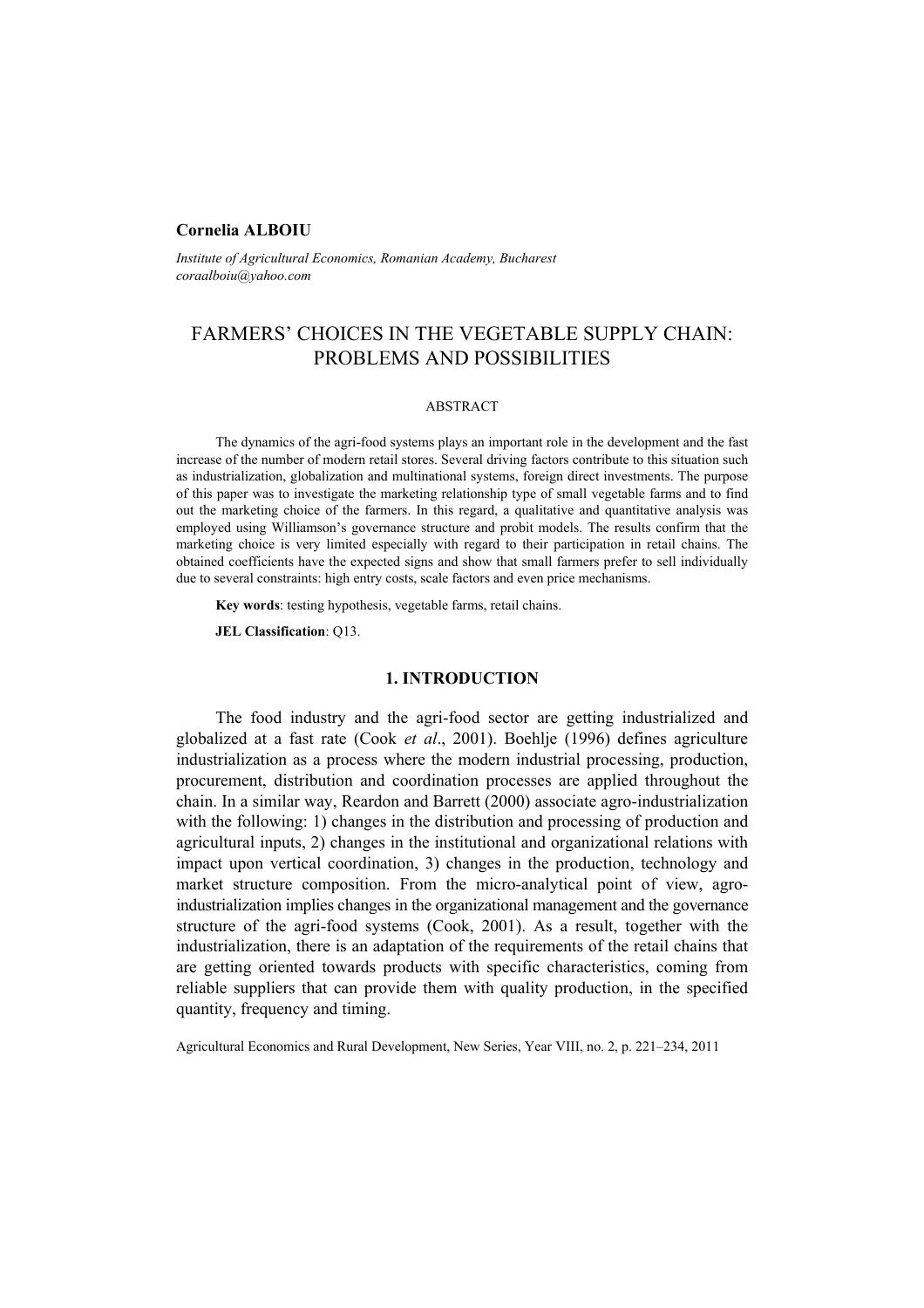# **2. THE CONTEXT AND RESEARCH PROBLEM**

The increase of buyers' requirements practically transforms the traditional spot market into an inadequate supply source, thus encouraging the contractual relations between farmers and processors/retailers (Nadvi and Waltring, 2004). In Romania, the emergence of modern retail formats coincided with the accession to the European Union, which practically also led to the adoption of food safety and quality standards required by the EU legislation. However, according to the information from the main players that operate along the vegetable chain, it can be mentioned that there are differences with regard to the food safety and quality between the modern formats of retail type and the traditional shops that are obviously subject to the same EU regulations.

The globalization and the multinational system also have great institutional implications upon the agri-food systems. The globalization practically determines an increase of the capital and information flow, technological changes, foreign direct investments, global economic integration, thus facilitating agriculture industrialization and the vertical integration of the agri-food systems (Pinstrup and Anderson, 2002).

In the last years the foreign direct investments (FDI) in the Romanian agrifood system significantly increased, from 86 million euro in 2003 to 467 million euro in 2008. Although this growth can be considered significant, the agricultural sector benefited from less than 1% of total foreign direct investments in 2008. However, if we also take into consideration the agricultural upstream and downstream sector, the processing and retail sector respectively, this percentage is significantly higher, namely: the foreign direct investments in the processing industry accounted for 5% in 2008, while in the wholesale and retail trade foreign direct investments reached 12%. Practically, the direct foreign investments increased from 935 million euro in 2003 to 2226 million euro in 2008, while in the retail sector these increased from 1106 million euro in 2003 to 5959 million euro (this means an annual growth of 88%). This tendency was also noticed in other Central and East-European countries, yet it is more noticeable in Romania; this situation can be explained by the fact that in our country the FDI level in the year 2003 was lower than in countries such as the Czech Republic and Hungary. The fast FDI growth in the retail sector is also reflected in the FDI growth in the total grocery sales. Thus, while in 2005 FDI accounted for 13% of total groceries sales in 2009 these reached 35%. In spite of this, the FDI level in Romania's agri-food system is quite low; for instance, in Romania the FDI per capita in the processing industry and retail sector represented 125 euro and 277 euro respectively in 2008. Thus, while in 2004 the modern store chains accounted for only 16% in total grocery sales this percentage was up to 42% in 2009, and the sales via supermarkets and discount stores prevailed. In the year 2009, the modern retail formats were on the first place for buying groceries products for a significant part of the urban population in Romania (70%).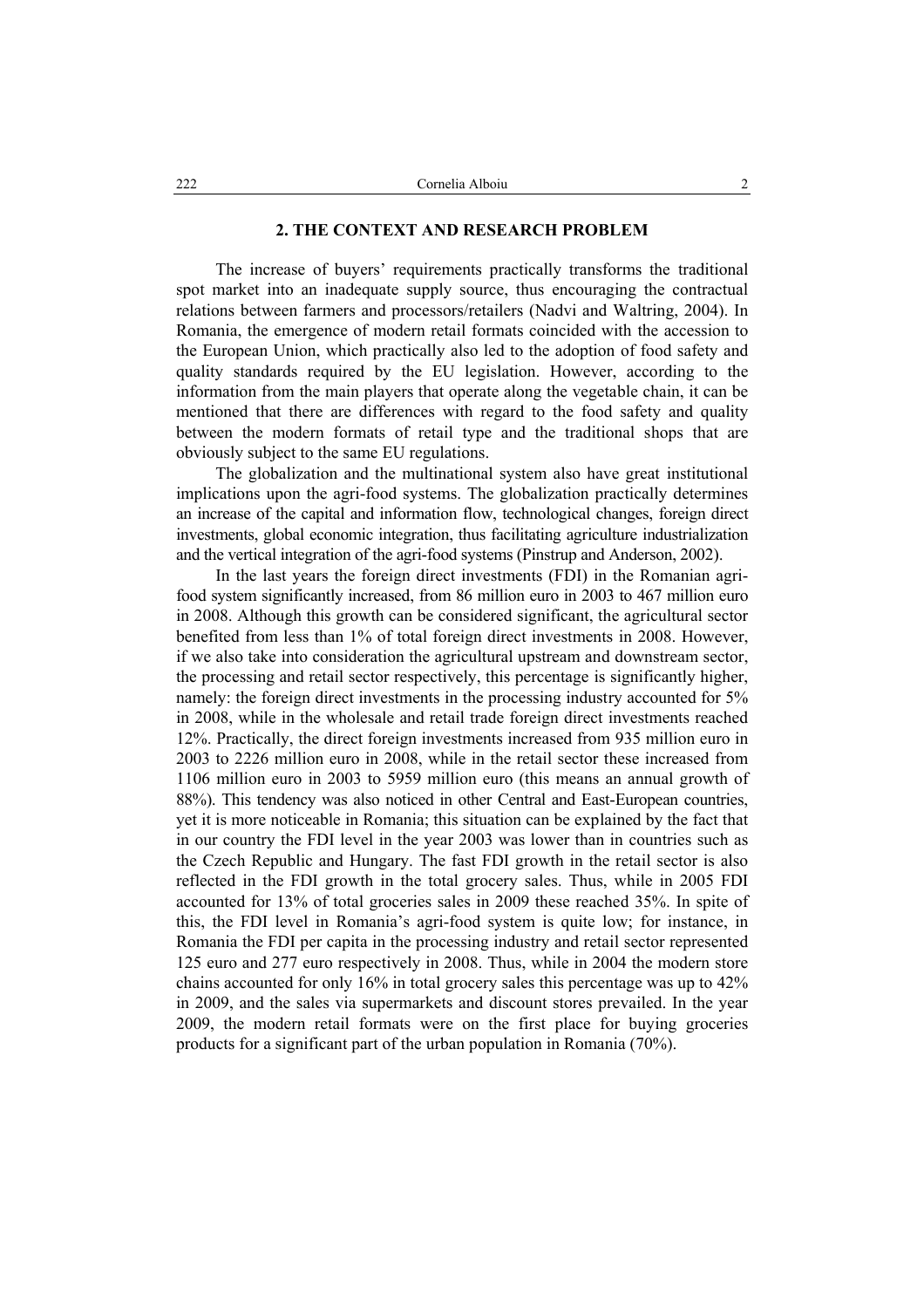Ongoing developments of supply chains imply a significant bias towards large farms. This makes collective action among individual farmers a further step to improve their situation. The problem is not only to concentrate supply and give producers a prerequisite necessary to start interacting within modern supply chains, but also to undertake contractual or co-ownership arrangements in order to successfully coordinate with packers, wholesalers and large retailers, with the purpose of optimizing operations, so that production will comply with demand, in particular with regard to quality attributes of the products (Fischer *et al*., 2007; Camanzi *et al*., 2009).

In 2011, the importance of modern trade is higher for Bucharest (73%), the hypermarkets being the most important channel for buyers, with a market share of 45% in value. While at the country level the traditional trade formats, namely stalls, general stores, boutiques, are maintained at the same level, in Bucharest these decreased in importance at a faster rate. Furthermore, the market share of boutiques was down by half compared to 2005, to reach 13%. At the same time, in rural areas consumers prefer the modern trade only for 20% of the purchases of consumer goods.

Globalization also led to the consolidation of multinational companies. The high concentration of the number of processors and retailers in the United States and European Union has practically altered the traditional structure of the marketing systems along the agricultural chains, creating structures of oligopoly type that result in the creation of vertical integration relations based on contractual relations between the small producers and their customers.

According to THE agricultural statistics data in the vegetable sector, the farms with areas under 3 ha prevail, 90% of these being administered by individual entities. The high land fragmentation and dispersion of cultivated land areas, following land restitution according to Law 18/1990 and the following land laws, create significant limitations with regard to the adoption of new technologies (agricultural works, production and marketing structure, updating farmers' knowledge and information) and contribute to the increase of production and transaction costs. At the same time, due to the lack of experience in using the insurance instruments and to the lack of trust in the modern retail system and of the involved transaction costs, any unfavorable weather phenomenon, the infestation with pests and diseases result in direct losses for farmers. At the same time, the existence of a very high number of farmers who produce for self-consumption but at the same time sell part of production at the farm gate or through intermediaries do not allow for a clear delimitation of the commercial farms and the subsistence farms and consequently constrain the adoption of adequate and coherent fiscal policies. All these factors directly impact the farmers' incomes, the price fluctuation, the promotion of environmental measures, the increase of sector competitiveness and the market orientation of this sector.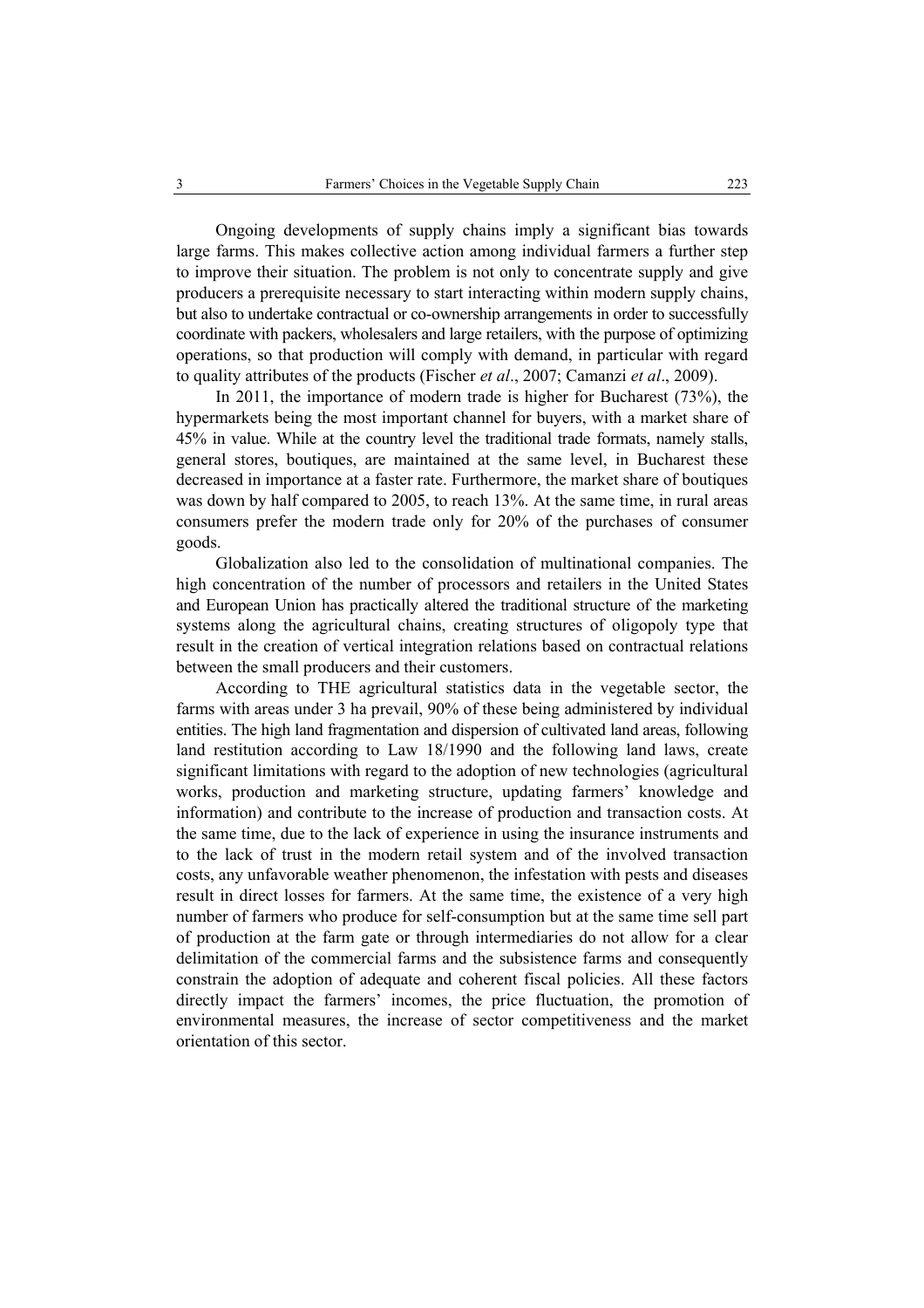# **3. DATA COLLECTION AND METHODOLOGY**

Although several studies were carried out in order to investigate the type of contractual relationship and the vegetable commercialization channel at the European level, there is no empirical evidence about Romania. The analysis is necessary to asses the needs and constraints of the stakeholders involved both at farmerwholesaler-processor level and at farmer-retailer level.

As far as it concerns the contractual relationships, there is a typology of relationship produced by a matrix of different strategic options of vertical co-ordination and relationship-specific characteristics (e.g., independence, exclusivity), (Gorton 1999). Gorton shows that relationships become more complex with increasing level of formality and of vertical co-ordination. While price, supply and demand are at the core of spot market relationships, property rights, trust and negotiations increase with growing vertical collaboration.

The paper uses Williamson's governance structures, and accordingly two relationship types, formal and non-formal are described:

- Non-formal relationship types:
	- Spot or 'open' markets (immediate transaction at actual prices),
	- Repeated market transactions with the same buyer/supplier with nonformal, non-written contracts.
- Formal relationship types:
	- Formal (written) bilateral contracts (contract terms and obligations are legally enforceable).
	- Financial participation arrangements (both parties are legally independent entities).

In the last 20 years, the vegetable supply chain in Romania experienced a dramatic evolution following the destruction of the former fruit and vegetable commercialization companies which led to the year-round domestic vegetable supply failure and production fragmentation.

Moreover, stricter quality requirements imposed by modern retail chains are hardly met by small scale farmers but even though when these requirements are met by larger farmers the contractual terms are not respected, or even worse the hypermarkets avoid concluding the contract. Also, the main problem the farmers have claimed that they have to face is the non-execution of concluded contracts.

In contrast with producers in industrialized countries who benefit from appropriate infrastructure, effective institutional systems and agricultural policies that facilitate a widespread adoption of good agricultural practices and environmental standards, producers in emerging economies may encounter severe difficulties in complying with increased levels of quality standards. These difficulties generally result from idiosyncratic market failures characterizing the vegetable production (Swinnen and Vandeplas, 2007) and the informational, financial and educational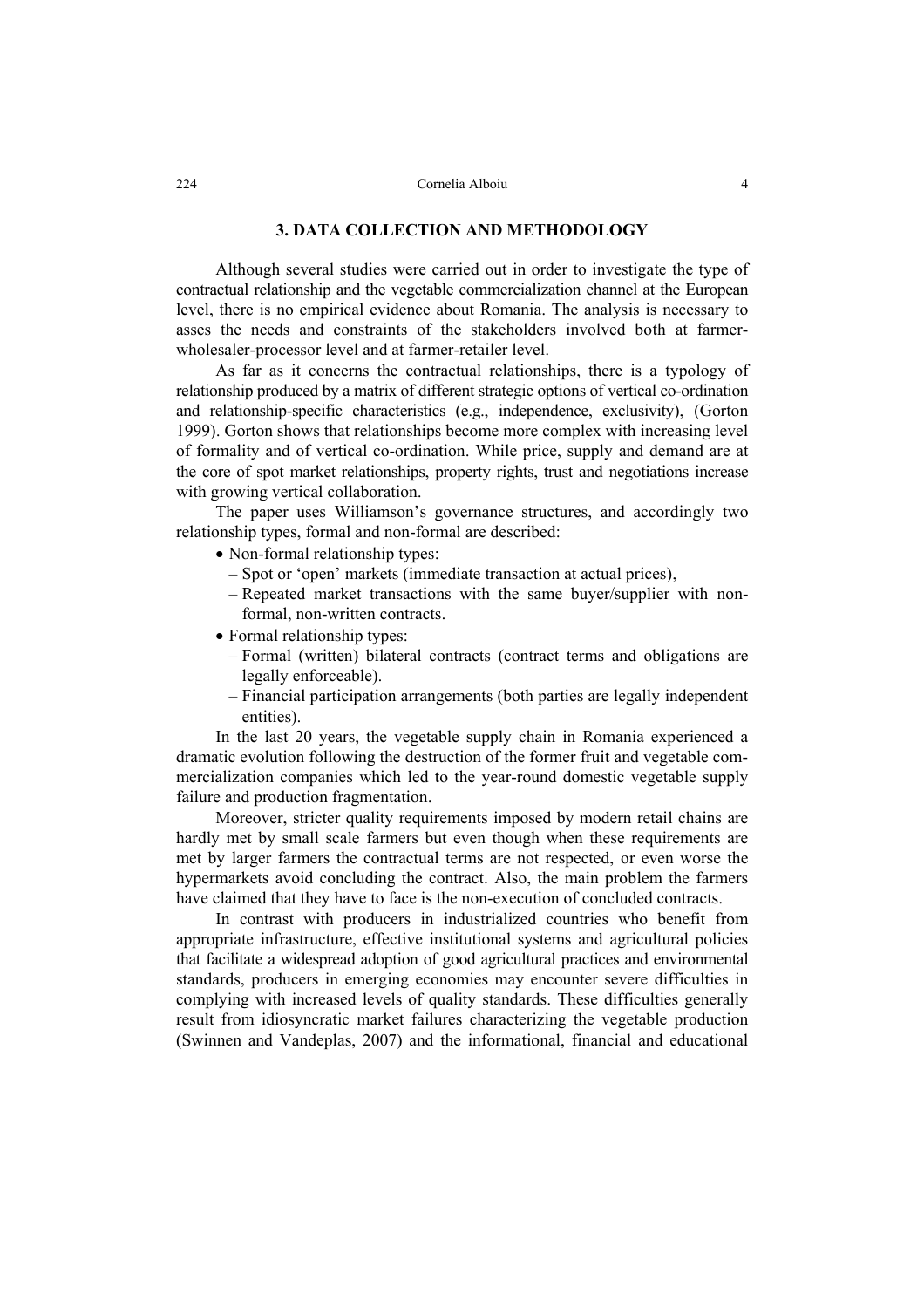constraints of producers in these countries. In Romania, for instance, some farmers claimed that these constraints could be mitigated through increased vertical integration, i.e. production-processing-commercialization.

The objective of this paper is to study the contractual relationships type in Romania and to assess the main vegetable commercialization channels by farmers.

The paper is based on data provided by 64 farmers and 6 processors located in the S-E region of Romania following a survey conducted in this region in 2011. In total, 64 semi-structured questionnaires were applied to farmers and 6 questionnaires to processors. The analysis is both qualitative and quantitative and takes into consideration stakeholders' answers to the questions regarding the type of existing contractual relationship along with a set of questions regarding their main commercialization channels. An open comment has been also introduced in the questionnaire.

The description of the methodology and the data collection methods were structured as a set of criteria and questions that were answered and analyzed by employing the structure proposed by Williamson's governance structures. In addition, binary logit/probit models were used in order to perceive the determinants of the farmers' market selling preference. The questionnaire included questions about socio-economics, farm and household, marketing and organizational characteristics of farmers. In the analysis of dependence when the dependent variable is discrete the most used models are the choice or probability models. In this study I used the main market channel (spot market or supermarket) as a dependent variable. Independent variables were used to determine the probability of the market channel used by farmers. Logit and probit regression are associated with the estimation of the probability of choice (Greene, 2000) and are based on the idea of maximizing the utility of an individual.

According to Jula (2011), the probit and logit models are different with regard to the specification of  $e_i$  error distribution in the regression equation. In this type of model we admit the existence of a latent (unnoticeable) variable for which we can notice only the dichotomic achievement. For instance, if the noticed  $y_i^*$ dummy variable can be defined as *desire* or *ability* to sell at the supermarket. The probability of the event can be described as:

$$
P_i = Prob(y_i = 1) = Prob\left[\mathbf{e}_i > -\left(\mathbf{a}_0 + \sum_{j=1}^k \mathbf{a}_j \mathbf{x}_{ij}\right)\right] = 1 - F\left[-\left(\mathbf{a}_0 + \sum_{j=1}^k \mathbf{a}_j \mathbf{x}_{ij}\right)\right]
$$

where F is the cumulated error distribution function. If the error distribution is symmetrical

$$
P_i = F\left(a_0 + \sum_{j=1}^k a_j x_{ij}\right)
$$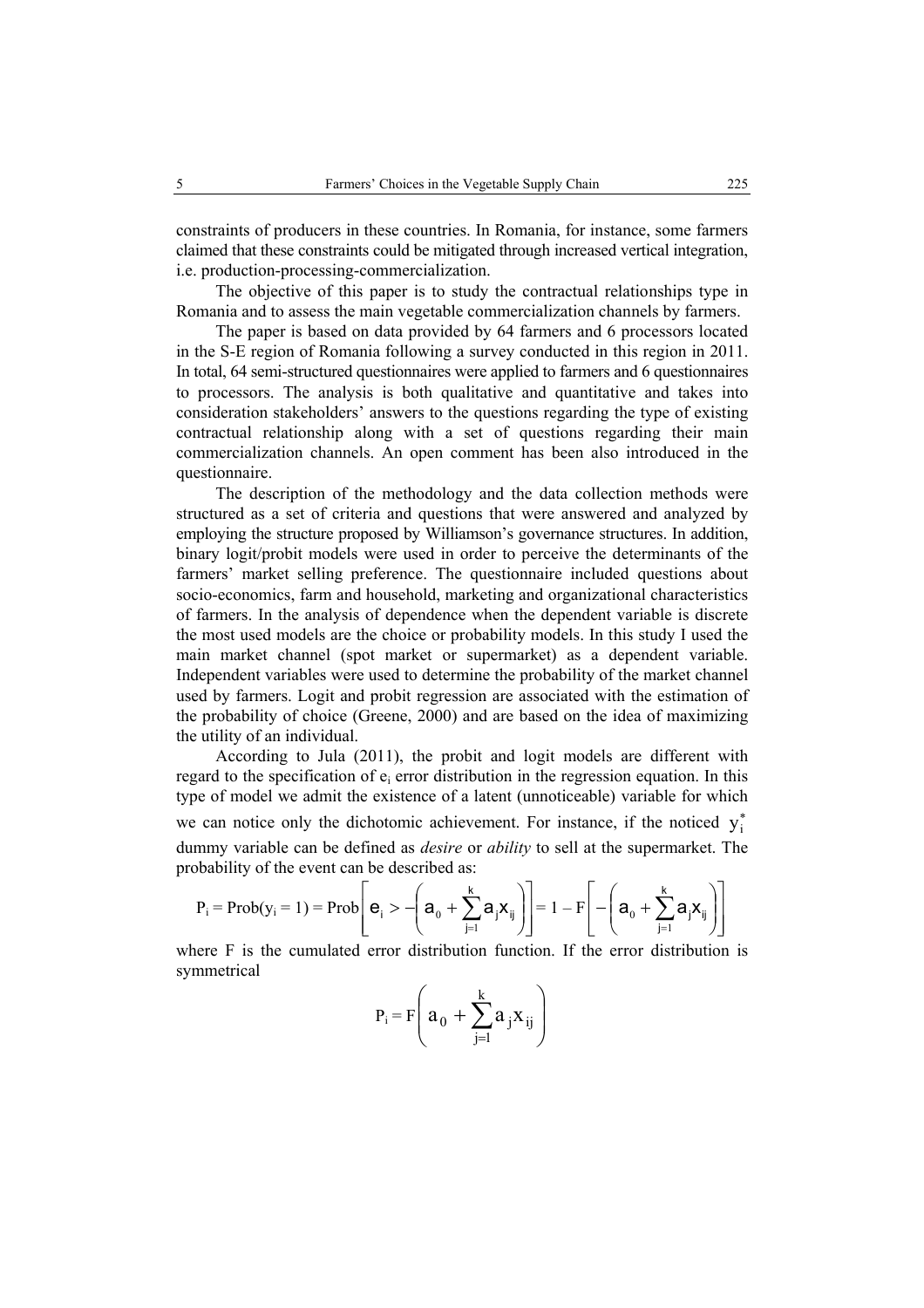The verosimility function is written as:

$$
L=\prod_{y_i=1}P_i\prod_{y_i=0}\left(l-P_i\right)
$$

The functional form of F depends on the adopted hypothesis with regard to the errors from the regression equation. If the cumulated error distribution is a logistic function it results a model of *logit* type. In this case:

$$
F(Z_i) = \frac{\exp(Z_i)}{1 + \exp(Z_i)}
$$

where from:

$$
\log \frac{F(Z_i)}{1 - F(Z_i)} = Z_i
$$

The model becomes

$$
\log \frac{P_i}{1 - P_i} = a_0 + \sum_{j=1}^k a_j x_{ij}
$$

Logit model can be written as:

$$
p_i = \frac{1}{1 + \exp\left[-\left(a_0 + \sum_{j=1}^k a_j x_{ij}\right)\right]}
$$

Probit model can be written as:

$$
p_i = \int_{-\infty}^{a_0 + \sum_{j=1}^k a_j x_{ij}} \frac{1}{\sqrt{2\pi}} \cdot \text{exp}\left(-\frac{t^2}{2}\right) dt
$$

If the et errors follow a normal distribution, the *probit* model is obtained. In this case:

$$
F(Z_i) = \int_{-\infty}^{Z_i} \frac{1}{\sqrt{2\pi}} \exp\left(-\frac{t^2}{2}\right) dt
$$

The normal and logistic cumulated distributions are quite similar as regards their form (when the sample size is large enough), being different only with regard to size. That is why the parameters estimated by the two methods are not directly comparable. A common measure of goodness of fit in choice probit/logit models is the Pseudo  $\mathbb{R}^2$ , which is estimated as:

 $p2 = 1 - (LLF/LLO)$ 

where LLF denotes log likelihood of the full model and LL0 denotes the log likelihood function of the intercept only (Lattin, 2003). Pseudo  $R^2$  rarely reaches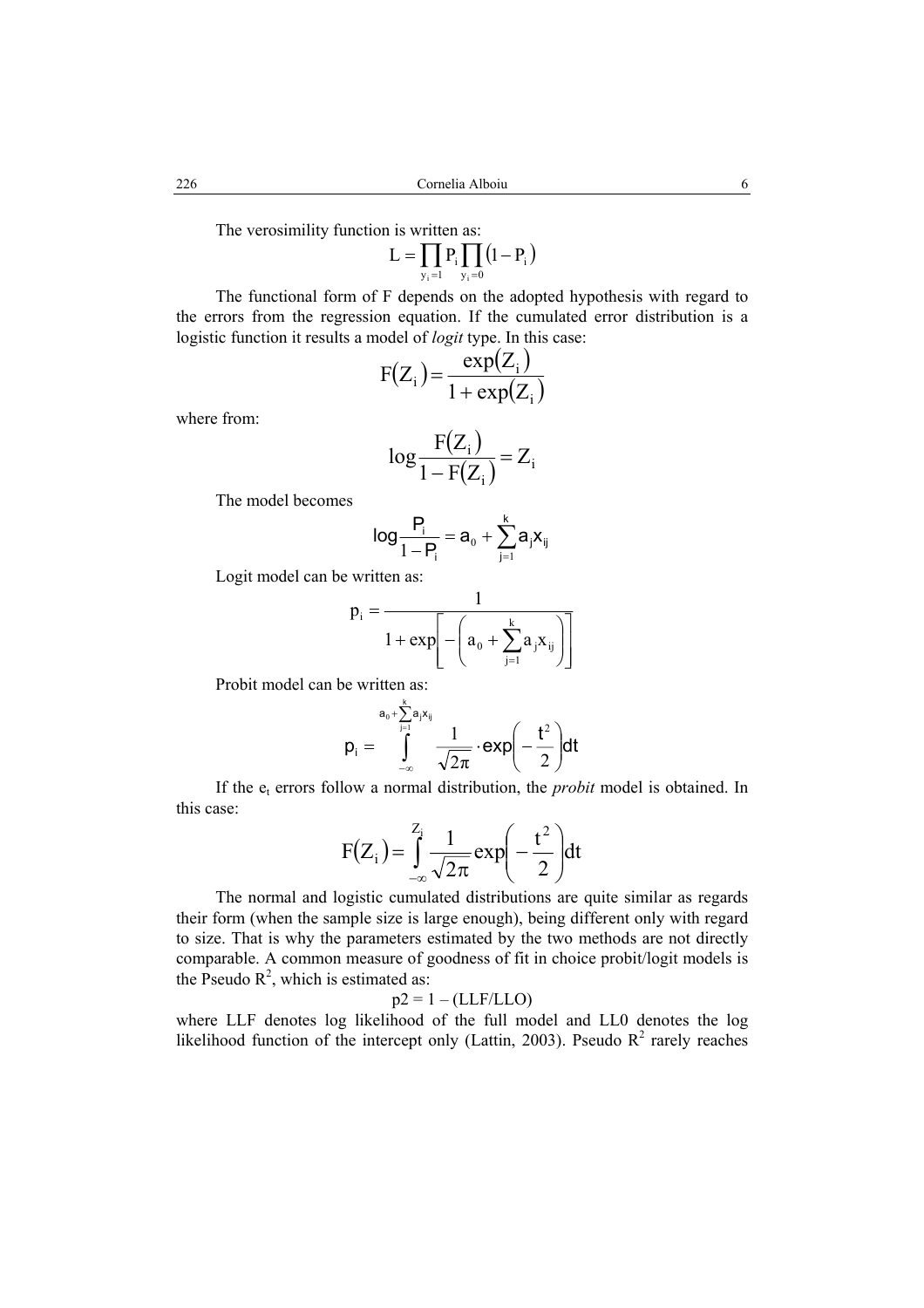values as high as those of  $R^2$  in linear regression; therefore, models with p2 values between 0.2 and 0.4 are considered to have an extremely good fit (Louviere *et al*., 2003).

The likelihood ratio (LRT) can be estimated as:

 $LR = -2(LLR-LLF)$ 

where LLF is log likelihood of the full model and LLR is the log likelihood function of the restricted model (which can be restricted to the intercept only).

#### **4. RESULTS AND DISCUSSIONS**

# 4.1. CONTRACTUAL RELATIONSHIPS

The relationships types as described by Williams are classified into 2 categories, namely formal and non-formal. Respondents were asked to present which type of contractual relationships they use in their business and further, they were asked to choose more than one of the four relationships, i.e. spot market, repeated market transaction, formal-written contracts, and financial participation arrangements.

*Table 1* Percentage of formal relationship

|                     | Farmer-buver<br>(wholesaler) | Farmer–processor | Farmer–retailer | Processor-<br>retailer |
|---------------------|------------------------------|------------------|-----------------|------------------------|
| Formal              | 4/64                         | 6/64             | 7/64            | 4/6                    |
| relationship %      | 6%                           | $9.3\%$          | 10.9%           | 66%                    |
| $-1$ $-1$<br>$\sim$ | $\sim$ $\sim$ $\sim$         |                  |                 |                        |

Source: Field survey, 2011.

Table 1 reveals the relationship type for the four chain stages. The answers show that the percentage of formal relationship is extremely low both at farmerwholesaler level and farmer-processor stage. A higher percentage of formal relationship can be noticed in the case of farmer-retailer level. The formal relationships include formal written contracts and financial participation arrangements, including prices, qualities, quantities and any other financial support. Retailers tend to choose more formal relationships with processors, in comparison with farmers, showing that downstream businesses are more likely to coordinate and organize their relationships more systematically and in a standardized way. Similar findings are also presented at the European level (Fischer *et al*., 2007), with the difference that the percentages are much lower in Romania's case, especially at the farmer-buyer and farmer– processor level.

As far as the relationship and contractual aspects are concerned, the respondents were asked to rate on a scale from 1 to 4 (1: extremely poor to 4: very good) their opinions on the following aspects concerning: the quality of the relationship, trust, contractual terms and the level of enforcement of the contracts.

Table 2 reveals the answers of the interviewed stakeholders.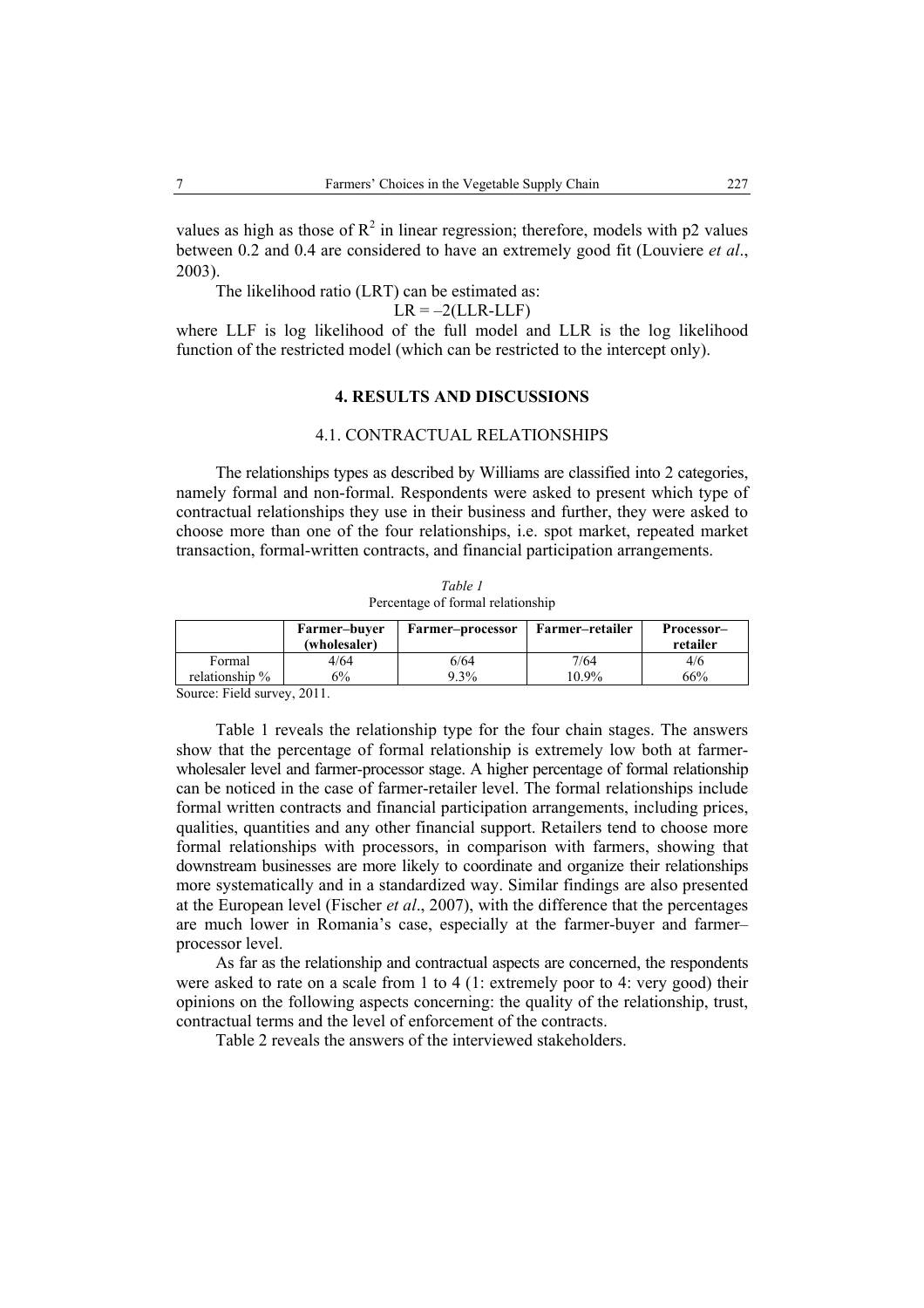|                                            | Very good | Good | Poor | <b>Extremely poor</b> |
|--------------------------------------------|-----------|------|------|-----------------------|
| The history relationship with the buyer is | $7\%$     | 13%  | 33%  | 47%                   |
| The respect of contractual terms is        | $1\%$     | 13%  | 45%  | 41%                   |
| The trust in the partner is                | 3%        | 14%  | 34%  | 49%                   |
| The enforcement of this contract is        | $0\%$     | 10%  | 40%  | 50%                   |

*Table 2*  Farmer–client relationship and contractual aspects

Source: calculations based on the field survey, 2011.

The enforcement of the contract is seen as the biggest problem the farmers have to face, 53% of them answering that the enforcement of the contract is extremely poor. The level of trust in partners and the history relationships are seen as poor and extremely poor.



Figure 1. Relationship types.

Another problem reported by the respondents is represented by imports, the quality of which is not rigorously checked at present. For many vegetables, production has a seasonal nature, and the products have to be consumed immediately after harvesting. That is why the prices greatly fluctuate throughout the year. In general, immediately after harvesting begins, prices go down fast. For example, the prices of tomatoes, eggplants and peppers may decrease by up to 50% in 2 weeks. As long as the area under heated glasshouses is low, the producers cannot benefit from the high prices during the winter; in this period of the year, most vegetables come from imports, mainly from Greece, Netherlands and Turkey.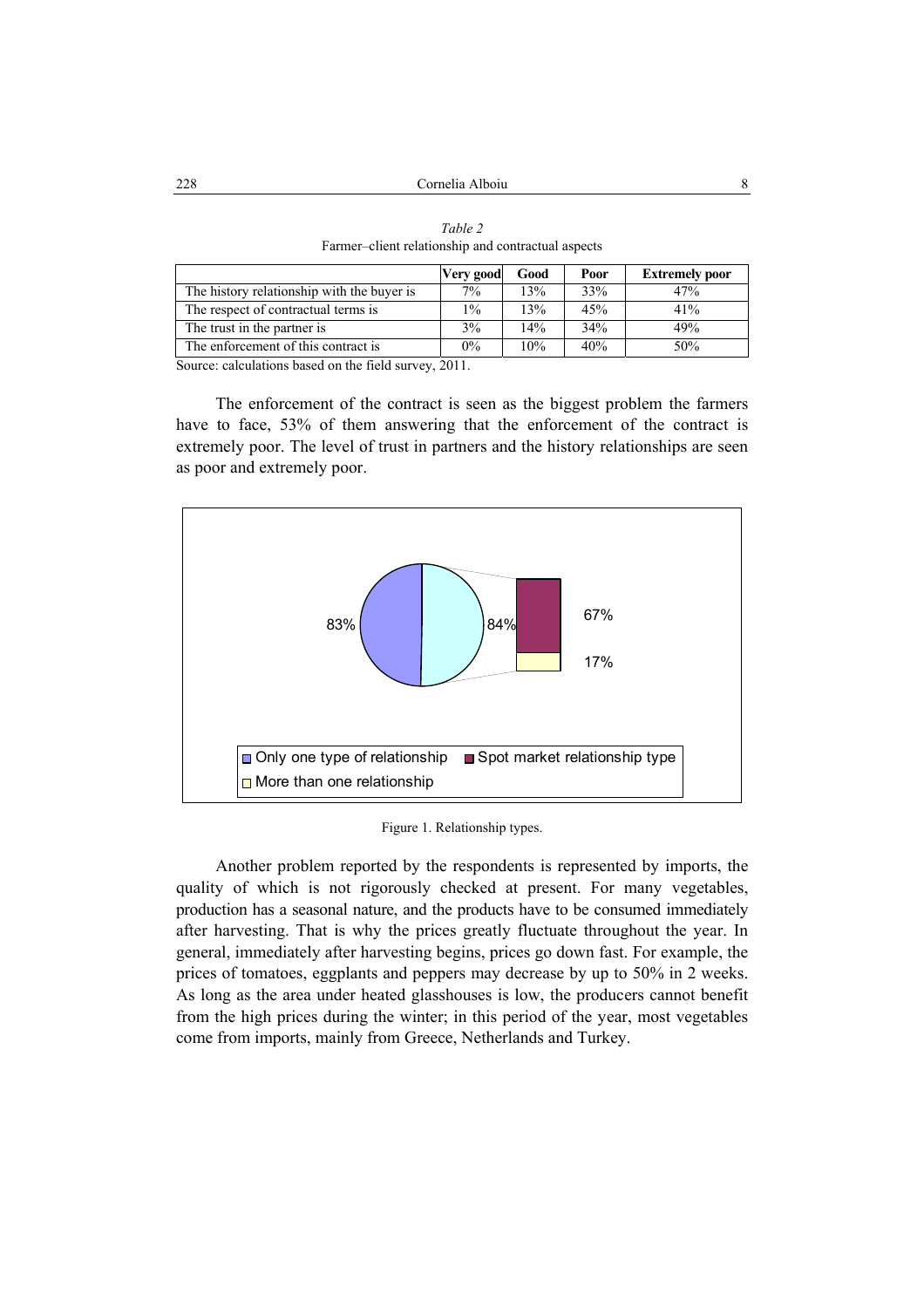# 4.2. DETERMINANTS OF THE FARMER'S CHOICE OF THE MARKETING CHANNEL (MARKET PREFERENCE)

In order to see the determinants of the farmers' market preference, and the chance of the small farms to sell trough supermarkets, the respondents were asked to scale from 1 to 4, where 4 represents the highest importance, the following statements: "the price of the product is satisfactory when selling in supermarkets", "the frequency of delivery is good", "quality and grading of my production is satisfactory", "selling individually is satisfactory", "the level of cost entry is acceptable", "the institutional framework and selling trough an organization is satisfactory". For this analysis, binary logistic and probit models were used, where market preference, the dependent variable taking the value  $1 = yes$  and  $0 = no$  was tested.

The general form of the model used was:

Market choice =  $\alpha + \beta_1 X_1 + \beta_2 X_2 + \dots B_6 X_6 + \varepsilon_i$ 

The results of the binary probit models are presented in Table 3:

| <b>Variables</b>                | <b>M1</b>   | M <sub>2</sub> |             |
|---------------------------------|-------------|----------------|-------------|
| Price                           | 0.068       | 0.03           | 0.45        |
|                                 | (0.95)      | (0.86)         | (0.76)      |
| Frequency of delivery           | 0.59        | 0.65           |             |
|                                 | (0.63)      | (0.48)         |             |
| Quality and grading             | 0.24        |                |             |
|                                 | (0.55)      |                |             |
| Selling individually            | 0.77        | 0.69           | 0.37        |
|                                 | (1.77)      | (0.97)         | (0.89)      |
| The level of the entry cost     | $-0.22$     | $-0.34$        | $-0.39$     |
|                                 | (0.27)      | (0.24)         | (0.24)      |
| Institutional framework         | 0.019       | 0.13           | 0.15        |
| (Membership in an organization) | (0.28)      | (0.25)         | (0.25)      |
| Log likelihood                  | $-13.58542$ | $-14.14167$    | $-15.21545$ |
| McFadden R-squared              | 0.371448    | 0.359909       | 0.311307    |

*Table 3*  Binary probit regression results

Source: own calculations in Eviews based on farm survey 2011.

The results reveal the importance of selling individually rather than by a modern retail chain especially in model M1 and M2. Negative (positive) estimates indicate that an increase of the value of the independent variables corresponds to decreasing (increasing) probability of choosing a formal marketing channel versus selling individually. The negative sign of the variables are in line with my expectations, the level of entry cost for selling in supermarket being considered prohibitive. The frequency of delivery also plays an important role in the selling decision. The model M1 classifies correctly 100% of choice of market preference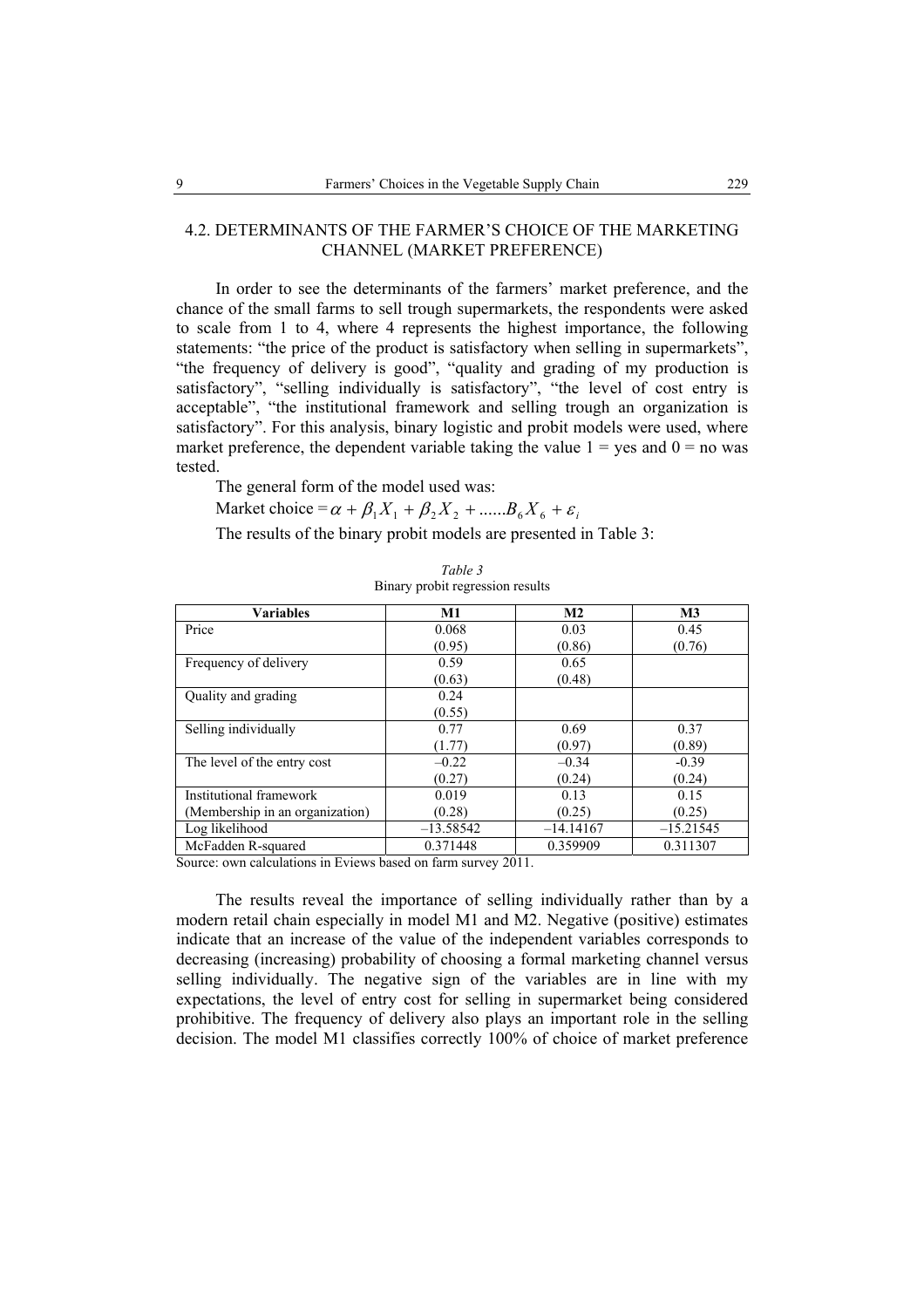of small farmers for selling individually, while model M3 predicts correctly 98% of the market preference of small farmers to sell individually. Te results also suggest that farmers prefer to sell individually as this does not require significant investments, but also as members in an organization, nevertheless to a less extent.

# 4.3. DISTRIBUTION AND SALES ANALYSIS

In value terms, in 2010, the production of vegetables accounted for 24% of the total crop production value. Nevertheless, following the EU accession, the vegetable supply chain seems the most negatively affected sector, due to the high share of imports and the farmers' impossibility or incapacity to maintain stable contractual relationship within the chain. In addition, many of them are not able to enter or form producers' groups either because of lack of trust or willingness to cooperate. The land area under vegetables accounted for 3.3% of total cultivated arable area in the year 2010. At the European Union level, the share of the area under vegetables is quite similar; the difference is that currently in Romania the consumption needs are not fully covered by the current domestic supply.

The interviewed farmers stated that the former vegetables and fruit enterprises are considered very important, but these are spaces to rent at present for any other type of commodity except vegetables. The storage is very difficult and there are few storage premises. At present there are only a few storage units, which are not sufficient to cover the needs. As a result, it is extremely necessary to build up glasshouses and cold storage facilities for a specialized production.

The sale of production is the most difficult problem as no specific markets for the sale of vegetables production have been established. The farmers who produce low quantities of vegetables are obliged to lower the prices very much, which represents a disadvantage for those whose main activity is vegetable farming and earn a living from the sale of their production. The production is directly sold at the market place or directly at the farm gate (spot market) through wholesalers.

The vegetable farmers feel threatened by the large retail chains as well as by the massive imports. On one hand, the great chain stores refuse to buy the products at a correct price, and on the other hand the imports represent an unjustified competition for the domestic production. "In the hypermarket chains we can see many fresh fruit and vegetables. Just imagine how many of these products come from other countries and include the financial support that the respective countries provide to producers in their selling price" (farmer from Galati County). "The lack of firm contracts and the production sale through wholesalers are the main problems we have to face. In this way both farmers and the consumers are disadvantaged" (farmer from Braila). The distribution/sale of fresh vegetables also implies the fruit and vegetables stores, the distribution activities of the private processors, a great number of private traders (wholesalers) as well as the supermarkets, to which unfortunately the producers declare that they do not have access.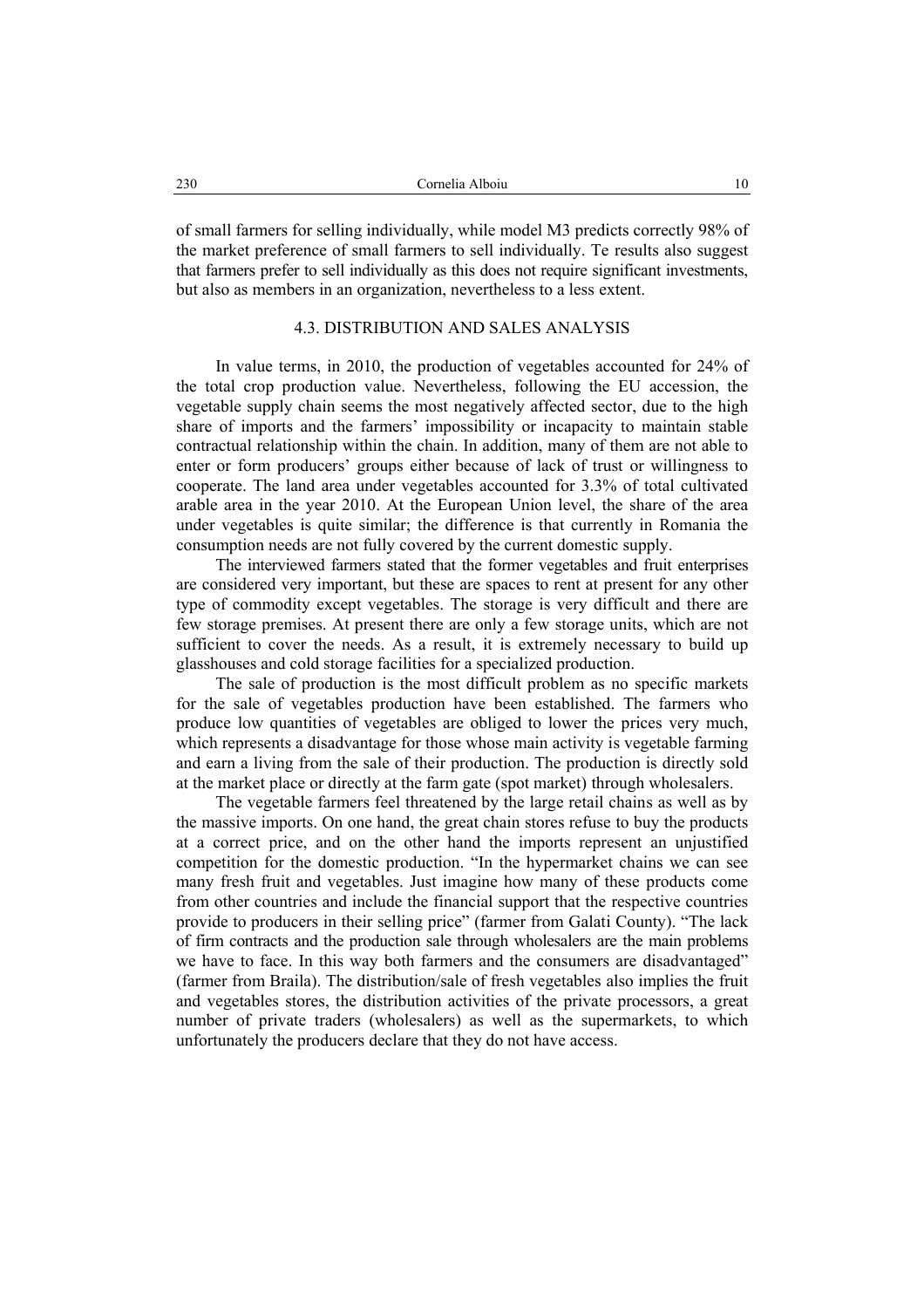Referring to the products traded through different channels, no accurate measurement can be made of the volume of commodities that are operated through different channels. The verbal information can only indicate certain approximate estimates. It is estimated that more than half of the traded quantity of vegetables is sold to a great number of intermediaries (Figures 2 and 3). In general there are two ways: farm gate sales (that is mostly common) and the sale by the road side (street trade).



Figure 2. Vegetable sold on traditional marketing channels.



Figure 3. Vegetable sold on retail chains.

Another problem the vegetable farmers are facing is the absence of a reliable production-marketing channel. Bucharest wholesale market was initially built up in order to support the small farmers to sell their products and to distribute the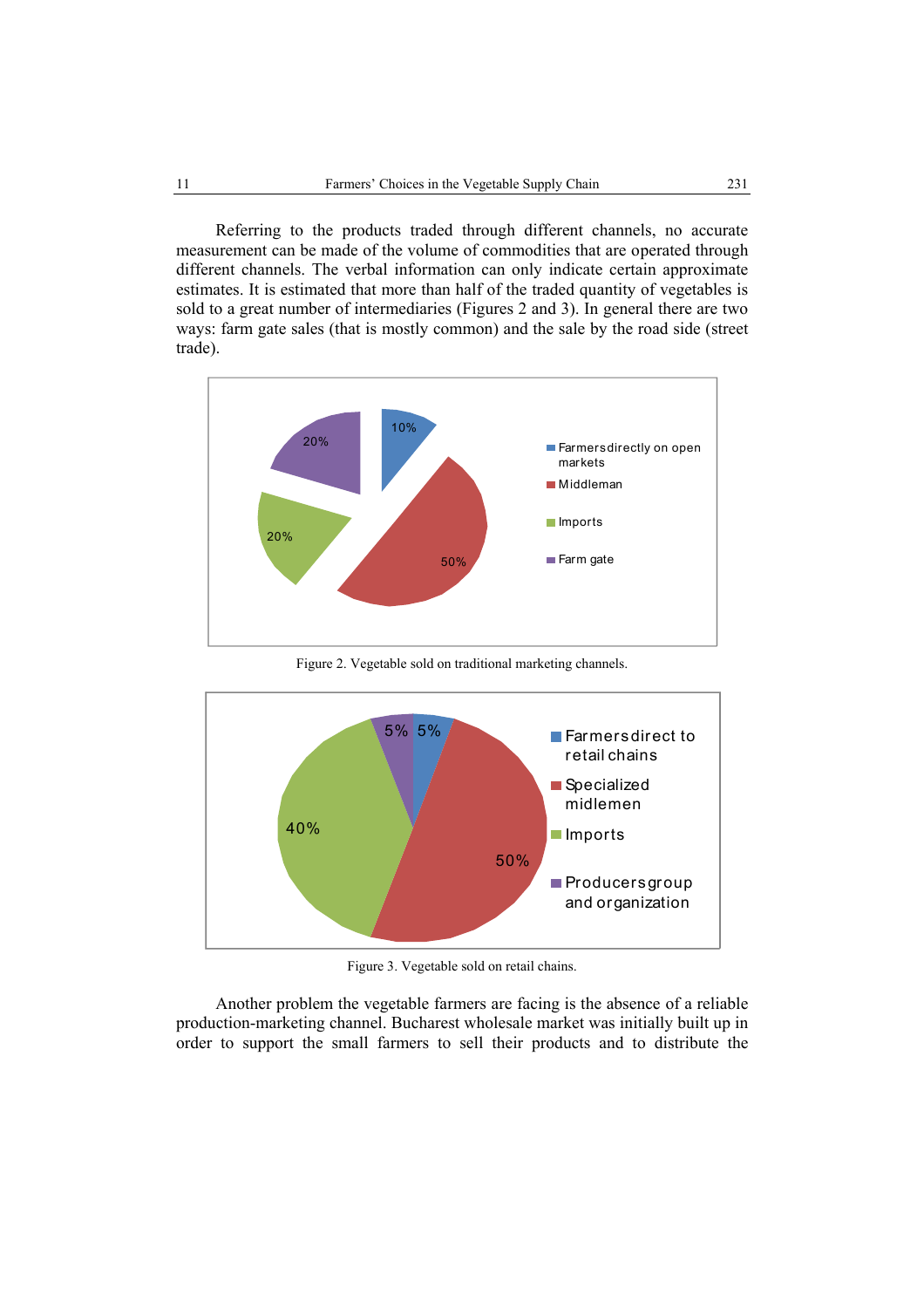production at the production price. "At present, imported products are sold on the Wholesale Market (any kind except vegetables) and the rent fee is extremely high for the Romanian producers, i.e. about 2000 euro/month/stall".

Another sale modality is the direct sale to stores and supermarkets. This marketing modality is based upon the daily demand from the retail modern formats. Usually, as the analysis has already shown, very few formal contracts are concluded with the retail chains. As regards the hypermarkets, only few farmers can sell their products through this channel. It is estimated that less than 5% of the traded vegetables are sold in this way. The hypermarkets ask for quality products in large quantities. Even when the farmers comply with these conditions, some supermarkets/hypermarkets refuse to conclude contracts. "We even signed the contract with the hypermarket, accepting all their terms and conditions, and we have been waiting for a year to have this contract signed back. There is a slavery type of relation between the farmer and supermarket" (farmer from Braila). Most of the active traders in vegetables sell vegetables on the local markets themselves. Others act as intermediaries between the farmers and the sellers on the local markets. As a result, the marketing structure is highly fragmented.

# **5. CONCLUSIONS**

The obtained results reveal that in Romania's case, there is a high degree of uncertainty among stakeholders both in terms of contractual relationships and contract enforcement. The share of contractual relationship is higher at the processingretailing level which is in line with the EU findings, but much lower than in the EU both for the farmer-buyer and the processor-retailer level.

In this paper I also tried to test the hypothesis of small farmers' participation in the retails chains seen as a possible opportunity to increase their revenue and to adapt to the agri-food system dynamics, using probit models. The obtained coefficients have the expected signs and the results show that small farmers prefer to sell individually due to several reasons: high entry costs, scale factors and even price mechanisms. Factors associated with scale have also important implications. One the one hand, for a small scale farm it is very difficult to establish a direct relationship with a supermarket chain due to the quantity required and frequency. For retailers, it also seems inconvenient to negotiate with a large number of small farmers. Thus, for the time being, only large farms and producers' organization can benefit from this opportunity. On the other hand, however, small farmers can be integrated into new marketing systems by being part of producers' organizations which might allow farmers to pool produce in order to guarantee frequency, quality and quantity required by retail chains. Nevertheless, the level of the estimated coefficient for the organization variable is very small especially in model 1 and 4, which shows that farmers still bear in mind negative memories related to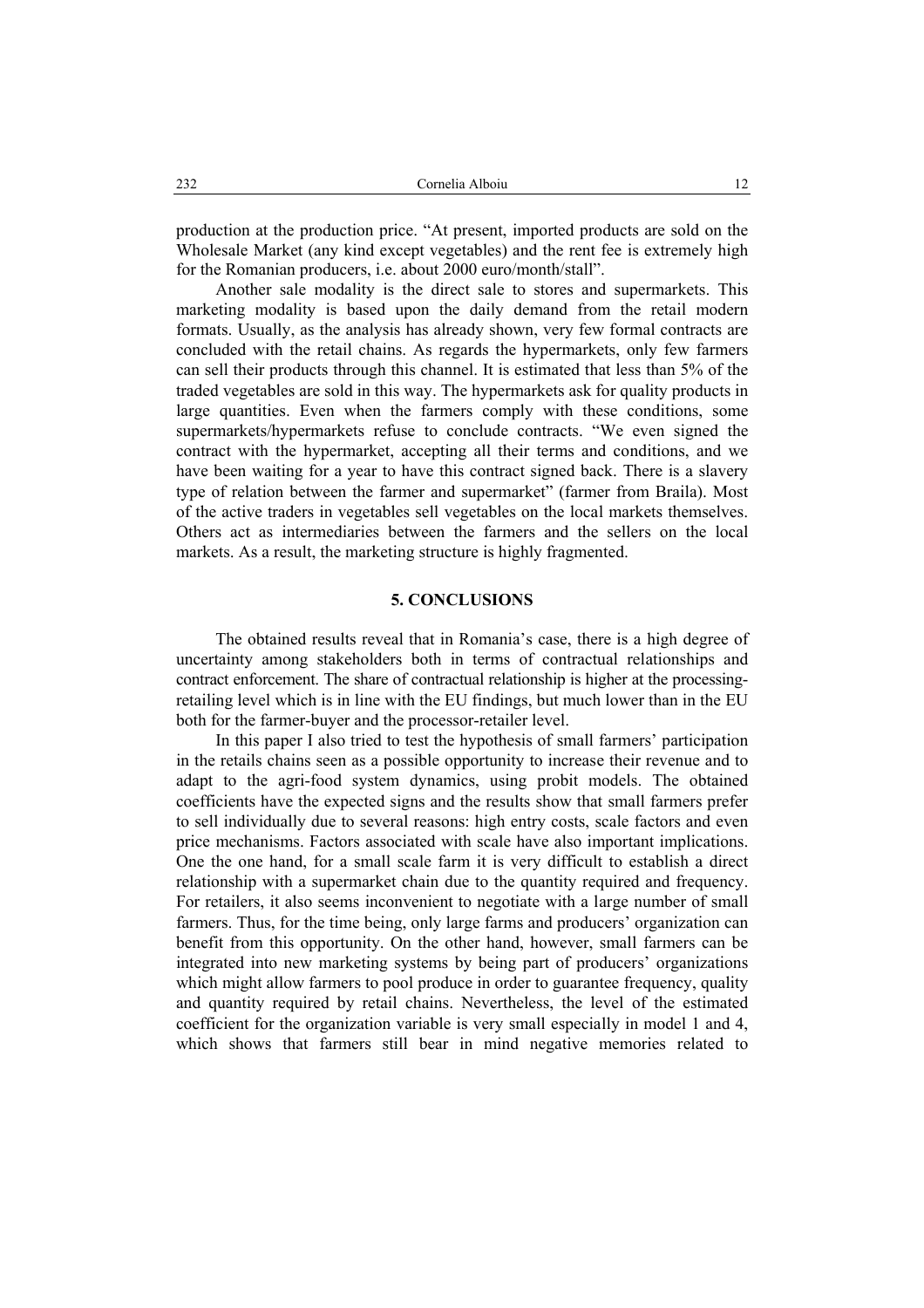participating in different organizations. Due to high price fluctuations, there is also a strong tendency of selling aside. Prices in the supply chains are more stable, permitting farmers to forecast their revenues, which help them planning their activities. Selling individually seems motivating during a short period in a season, determining contracted farmers to sell aside instead of delivering to retail chains as set in contracts. Nevertheless, some farmers recognize that these short-term benefits usually result in long term losses if they lose the new retail market chain as a sanction imposed by buyers. Selling aside is also a consequence of the need to obtain immediate and cash payments as farmers receive their payment three weeks after delivering their products to retail chains. For farmers, who are new in the retail chains this is a constraint, due to their urgent need of working capital. Practically, for the time being, the obtained results confirm the fact that the marketing choice of farmers is very limited due to the lack of scale, bargaining power and willingness to cooperate.

#### **6. ACKNOWLEDGEMENTS**

"This work was supported by the project «Post-Doctoral Studies in Economics: training program for elite researchers – SPODE» co-funded from the European Social Fund through the Development of Human Resources Operational Program 2007–2013, contract no. POSDRU/89/1.5/S/61755".

### **REFERENCES**

- 1. Boehije, M. (1996), *Industrialization of agriculture: What are the implications*? Choices, First Quarter, 30–33.
- 2. Cook, M.L., Reardon, T., Barrett C., & Cacho, J. (2001), *Agro-industrialization in emerging markets: Overview and strategic context*. International Food and Agribusiness Management Review, 2(3/4), 277–288.
- 3. Fischer, C., Gonzalez, M., Henchion, M. and Leat, P. (2007), *Trust and economic relationships in selected European agri-food chains*. Food Economics, 4 (1): 40–49.
- 4. Fischer, C., Hartmann M., Reynolds N., Leat, P., Henchion, M., Gracia A. (2008), *Agri-food chain relationships in Europe –empirical evidence and implications for sector competitiveness*, EAAE CD-rom.
- 5. Gorton, M. (1999), *Spatial variations in markets served by UK-based small and medium-sized enterprises (SMEs)*. Entrepreneurship and Regional Development, 11: 39–56.
- 6. Jula, D. (2011) *Variabile calitative, Curs de macroeconomie*, Seminarul de macroeconomie, Institutul de Prognoză Economică, Academia Română.
- 7. Lattin, J.M., Carroll, J.D., Green, P.E. (2003), *Analyzing multivariate data. Pacific Grove*, CA: Brooks/Cole-Thomson Learning.
- 8. Louviere, J.J., Hensher, D.A, & Swait, J.D. (2003). *Stated choice methods: Analysis and application*. Cambridge, UK: Cambridge University Press.
- 9. Nadvi, K., Waltring, F. (2004), *Making sense of global standards*. In H. Schmitz (Ed.).